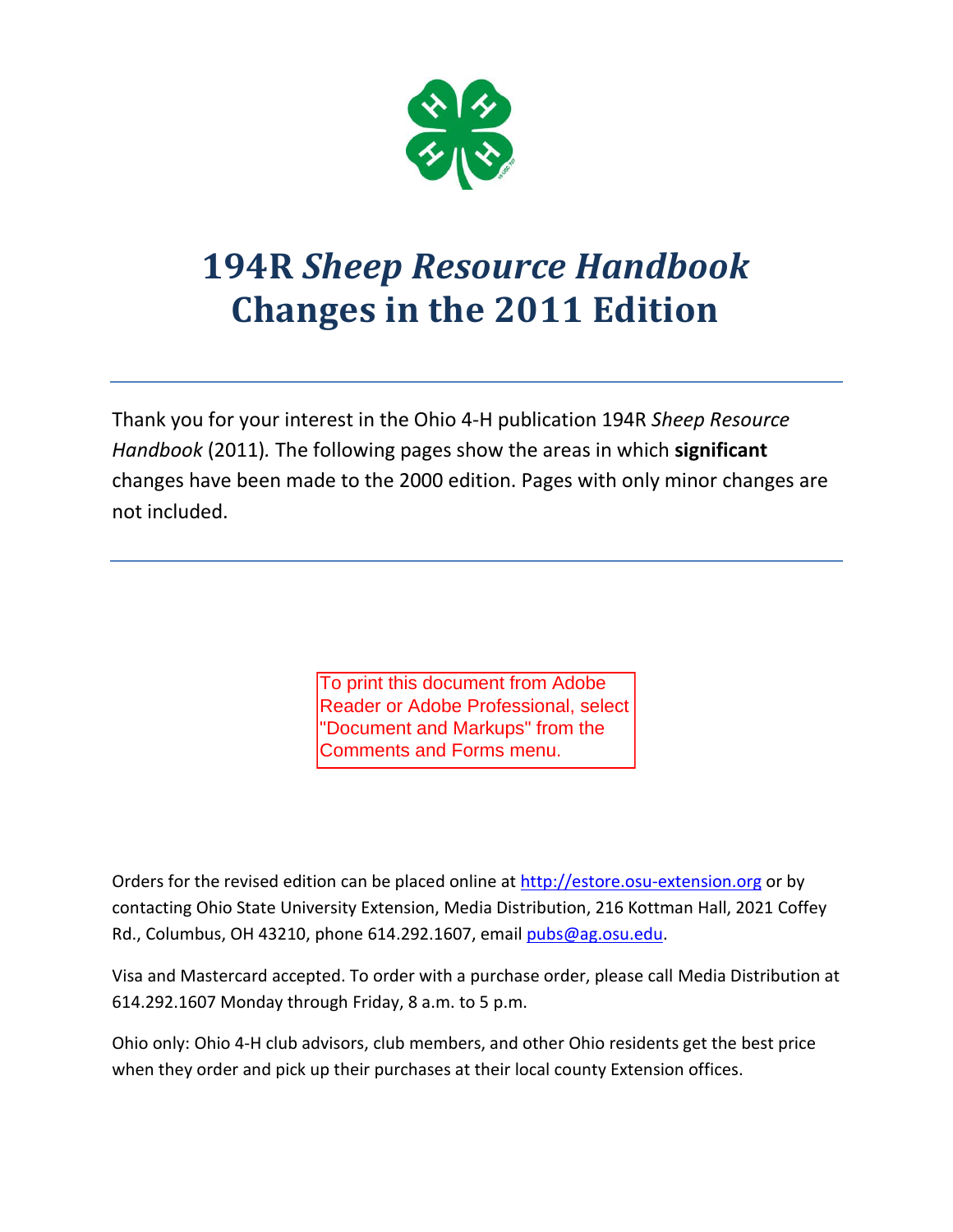# **To the Member**

After you have made the decision to take a sheep project, it is important that you know what type of animal you are looking for, how to feed it, diseases it may have, management practices, and many other important concepts.

By teaching you these matters through information and experience, this project will make it possible for you to produce a high-quality and safe product—in other words, *lamb that the consumer wants to buy*. To have a successful project you must be willing to study and review the information contained in this handbook and apply it.

The 4-H member project books contain activities that enhance learning from the information gained in this handbook.

Sentence updated.

#### **History**



Sheep originated in Asia 10,000–20,000 years ago. Scientists believe they looked like goats and had horns and coarse hair. Over several generations, the hair turned to wool.

For thousands of years, sheep have provided food and clothing for humans. Sometimes, they have been used as pack animals. In the past 200–300 years, they have become important providers of meat.

As new countries settled, sheep spread throughout the world. They are now raised in almost every country, with Australia and Mongolia being the leading sheep-producing countries.

Sheep were brought to North America by Spanish and English settlers. Columbus brought the animals to the New World on his second voyage in 1493. Sheep were shipped to Virginia from England in 1609. As people moved west across the United States, sheep went with them. Approximately 75 percent of the sheep in the United States are now west of the Mississippi River.

Sheep are found on many farms in Ohio. They can be a good source of income with two important products—wool and meat.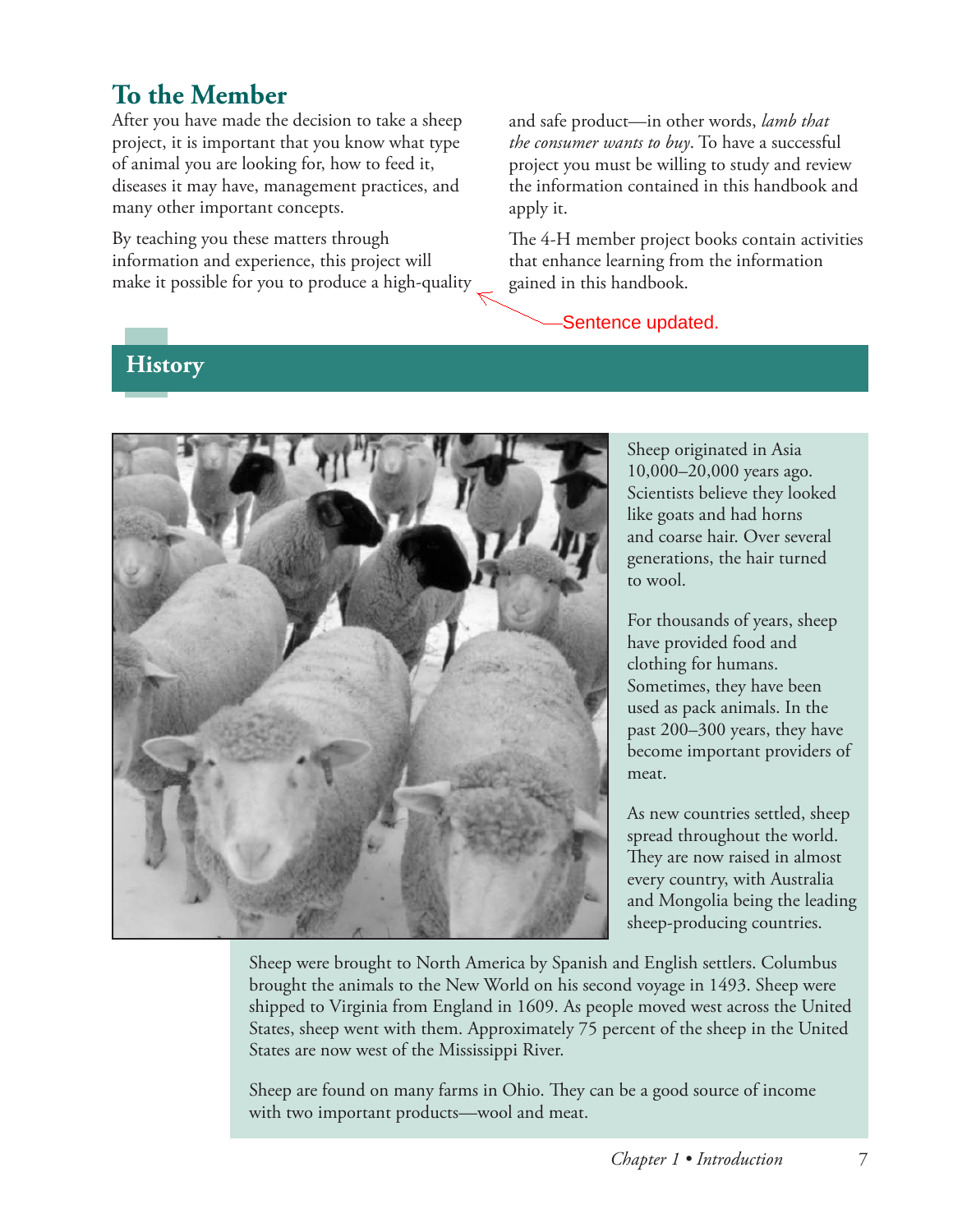# **Chapter 2** *Selection: The First Step*

#### **Ways to Start Your Project**

There are several ways to start your market lamb and/or sheep breeding project. One is to select a lamb or lambs from your parents' or your own ewe flock. Another is to purchase a market lamb or a breeding sheep from an established sheep producer in your county or area. Sheep producers provide many outstanding sheep each year for sale on the farm or through sheep sales.

#### **Selecting Your Lamb**

Selection of a project animal should be done carefully, with consideration given to breed, size, and quality. Size and quality are especially important, and while management and nutrition have great influence on both, it is a big help to begin with a good animal.

At the same time, however, while you want to select the best lambs you can possibly afford, be sure that the price you pay is consistent with your objectives. For the beginner, who is learning about feeding, management, etc., good quality lambs bought at a modest price may be the wisest investment. Purchasing livestock at high prices does not guarantee success nor mean easier management.

A successful project outcome requires the lamb to have a desirable genetic background and an excellent environment while in your care.

This handbook will give you the information you need to select good quality sheep. But before discussing the characteristics of size and conformation that indicate good quality, it will be helpful (1) to review the parts of a lamb and (2) identify some of the breeds commonly available.

Sheep selection and evaluation consists of making a careful analysis of animals and measuring them against a commonly accepted ideal. Both visual (or phenotypic) and genetic (or genotypic) evaluation is important. Training in livestock or sheep selection is important because it gives you practical experience in making individual decisions and supporting those decisions verbally. Most importantly, skills in sheep selection will help you identify the individual animal that will add the desired traits to a breeding sheep flock.

#### **How to be a good judge:**

- ❏ Study pictures of ideal animals.
- ❏ Select animals based on ideal you have studied. Sentence added.<br>
als.<br>
I you have<br>
Bullet added.
- ❏ Review judging terminology.
- ❏ Learn the different parts of the live animal and carcass.
- ❏ Have a clearly defined "mental picture" of the ideal animal.
- ❏ Make a quick and accurate observation or decision.
- ❏ Be able to evaluate what you see.
- ❏ Be confident and honest.
- ❏ Be able to defend the decisions you made—think on your feet.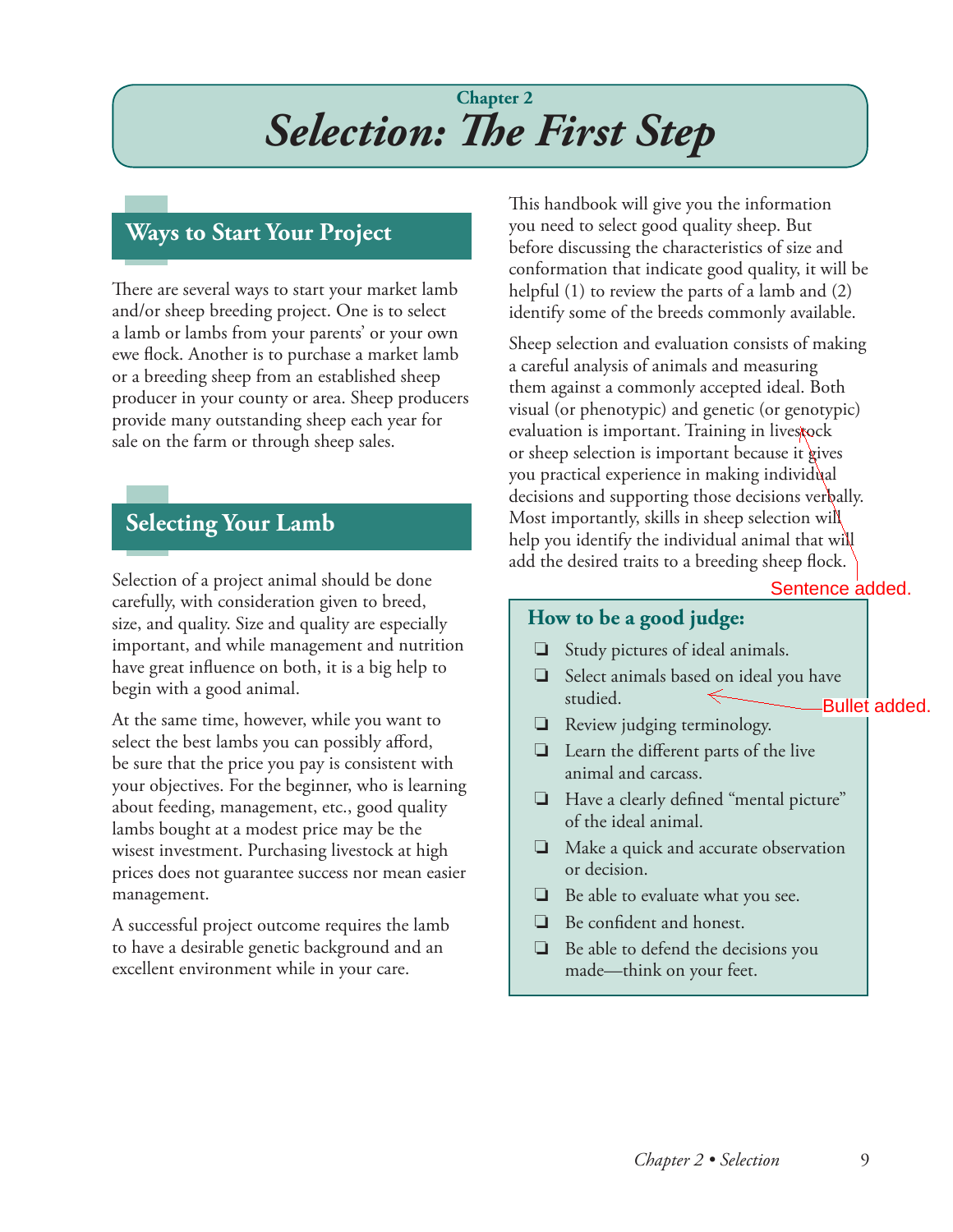# **Judging Market Lambs Parts of the Lamb**

The main points to consider in judging market lambs are structure, type, muscling, and finish. (See Figures 3 and 4.) Evaluation of carcass merit is an estimate that measures the relationship between finish and muscle.

# Paragraph updated.

To be successful in raising and selecting sheep, you should know the names of the various parts of the animal and their locations on the animal's body. Using industry-accepted terms helps you know what to look for and to accurately describe an animal's traits (Figure 1).

#### Last sentence updated.



*Figure 1 Parts of a Sheep*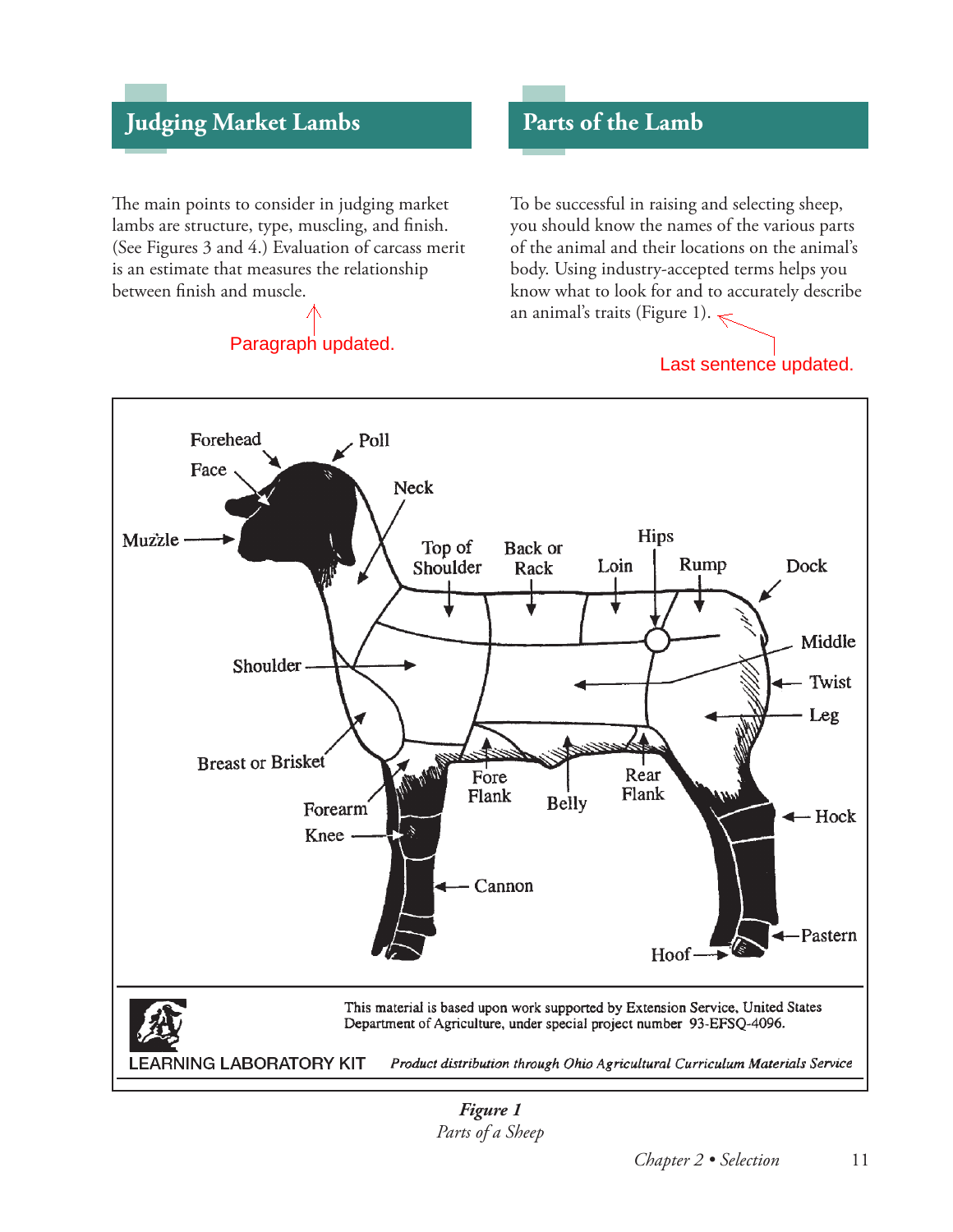This knowledge should be permanent, at least for as long as you are involved in raising and showing sheep. When talking to fellow 4-H members, a breeder, or a judge, you will want to sound knowledgeable about your 4-H project. So take some time now to study the following diagram and become thoroughly familiar with all the indicated parts of a lamb.

Ages and weights updated.

#### **Size Considerations**

Regardless of breed, it is important when selecting your project lambs to select ones at the right size. Select a size that is appropriate to the amount of time you have from project start until fair time. Know the dates of your fair and figure the number of days you will be feeding your lamb. Lambs will generally be purchased at 10– 14 weeks of age and will weigh 60–90 pounds.



*Figure 2 Sheep Skeletal System*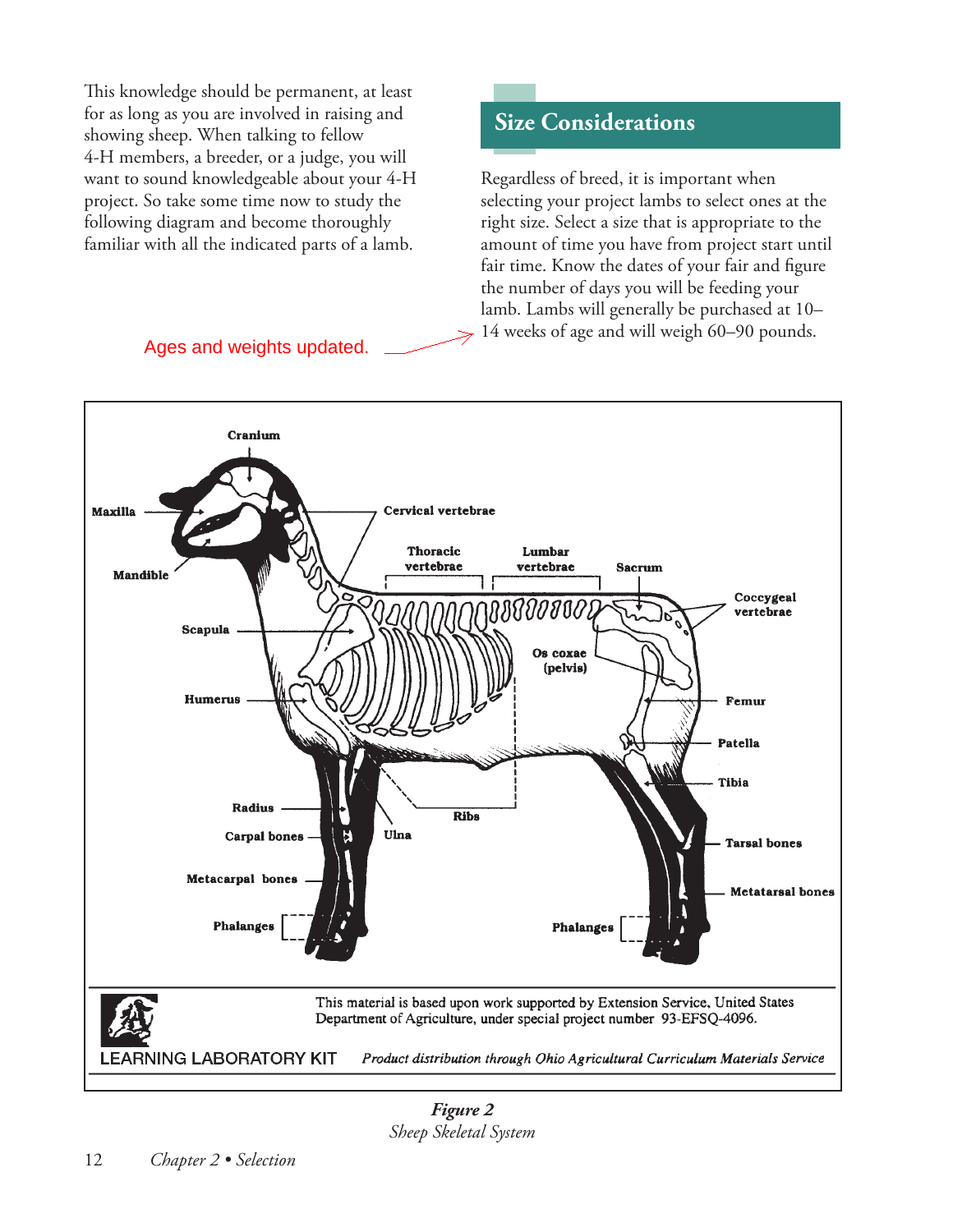#### Paragraph and chart updated.

Most lamb projects are started in April or early May. Market lambs at fair time should weigh 100 pounds or more, with ideal being 115– 140 pounds. Minimum weight varies due to individual fair requirements. An average lamb on a good ration will gain 0.60 to 0.80 pounds per day. Feed your lamb with a weight goal in mind, leaving margins for extreme hot weather, sickness, and other unforeseen problems.

The following chart may help you in selection:

#### **Anticipated weights for lambs gaining .68 pounds per day:**

| Days Until<br>Showing | Purchase<br>Weight | <b>Total</b><br>Gain | Final<br>Weight<br>(rounded) |
|-----------------------|--------------------|----------------------|------------------------------|
| 100                   | 50                 | 68                   | 118                          |
| 100                   | 65                 | 68                   | 133                          |
| 100                   | 80                 | 68                   | 148                          |
| 80                    | 50                 | 54.4                 | 104                          |
| 80                    | 65                 | 54.4                 | 119                          |
| 80                    | 80                 | 54.4                 | 134                          |
| 60                    | 50                 | 40.8                 | 91                           |
| 60                    | 65                 | 40.8                 | 106                          |
| 60                    | 80                 | 40.8                 | 121                          |

When selecting size, don't forget to consider frame size as well. Frame size plays an important part in the weight of your lamb. If you have a large-framed lamb, it can carry 130 pounds much easier and better than a smaller framed animal. The smaller framed lamb will appear to be fatter. Also, if you are buying two or more lambs, choose animals that are similar in frame size and weight.

# **Selecting the Right Type of Lamb**

A good lamb should catch your eye when you first see it. Select lambs with enough length of body and leg to denote growthiness but with good muscle development over the hindsaddle and in the rear legs. Avoid short, fat, and earlymaturing lambs or rangy, narrow types that lack muscle development or ruggedness.

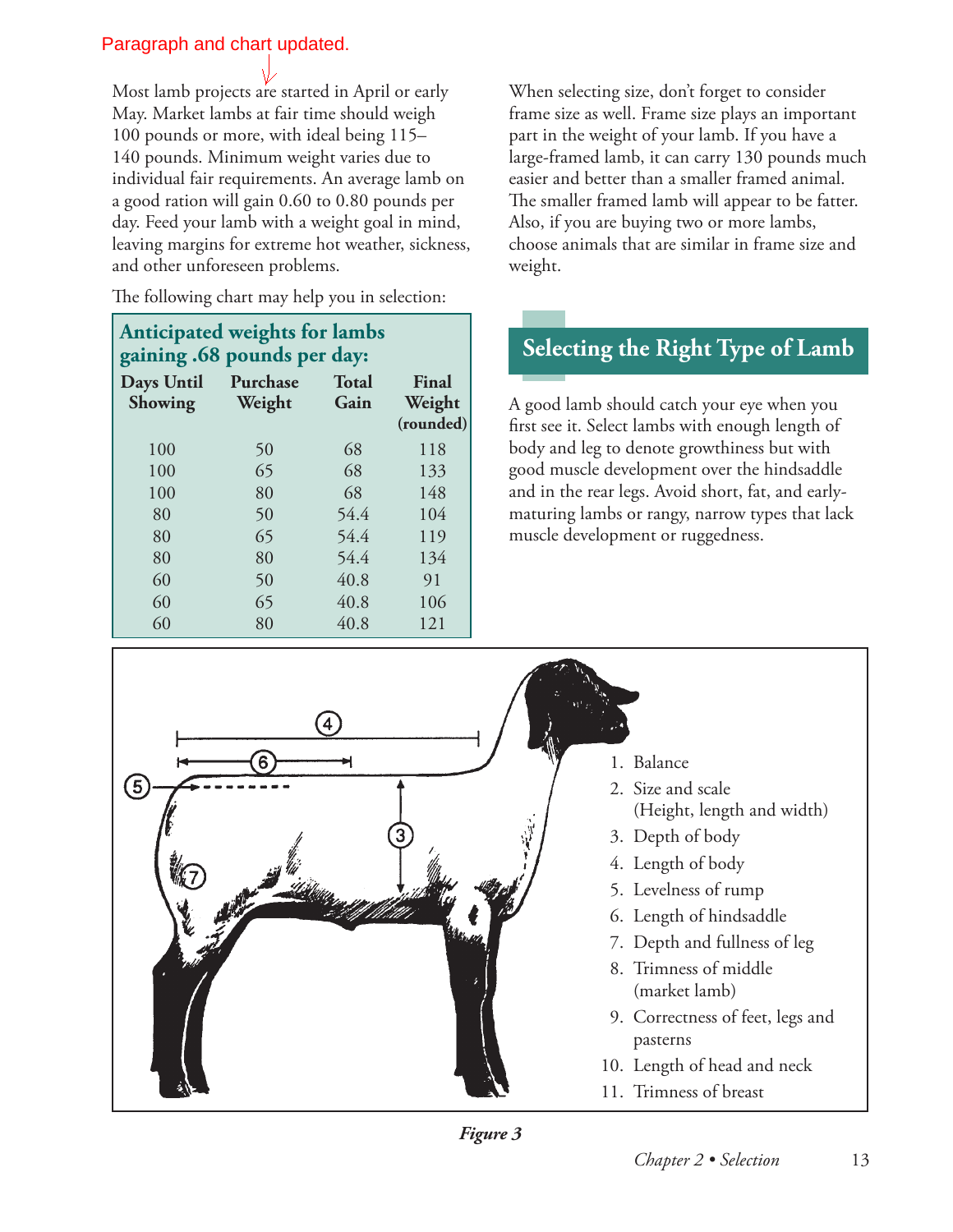Paragraph updated.

#### **Conformation**

An ideal market lamb is one that combines weight and frame, correctness, natural muscling, and trimness. The ideal market lamb weighs between 115 and 140 pounds, has adequate frame, is long-bodied, and is clean and trim throughout the front end and middle. Look for a strong, level topline. Your lamb should be especially long and level through the loin and rump (hindsaddle) standing on a sound, structurally correct set of feet and legs (Figure 3).

# **Balance**

This is the proportion of body parts. The lamb should be strong-topped and level-rumped, with a long neck and head. It should also be clean and trim (Figure 3). Muscling should be uniform from shoulder getting progressively thicker through to dock.

# **Capacity**

The body capacity should be moderately deep and square, with the ribs sprung wide throughout

the chest cavity. The depth should continue the length of the animal's body in a uniform manner from the fore flank to the rear flank (Figure 3). Body capacity is important for maintaining health, intake of feed, and adequate reproductive volume.

# **Muscle**

The ideal market lamb should exhibit extra muscling through its top, hindsaddle, and leg. These are the areas from which the highpriced cuts of meat come from. An indication of muscling is thickness through the center of the leg. When viewed from the rear, the lamb should stand naturally with its legs wide apart. Natural thickness over the top will be visible with a slightly rounded appearance and good width, length, and depth of loin. There should also be good width and length of rump (Figure 4) and muscle expression in the forearm.

NOTE: Natural muscle is round, not square. If the animal is starting to square up over the loin edge, an assessment of over fatness should be made. Sentence added.<br>
NOTE: Natural muscle is round, not square.<br>
If the animal is starting to square up over the<br>
loin edge, an assessment of over fatness should<br>
be made.



- 1. Correct turn of top
- 2. Thickness through center of leg
- 3. Length of leg muscle
- 4. Structurally correct rear legs
- 5. Squareness of rump
- 6. Depth of twist-inverted U (fat) or V (trim) shape in crotch area
- 7. High dock setting
- 8. Width between hind legs is an indicator of muscling

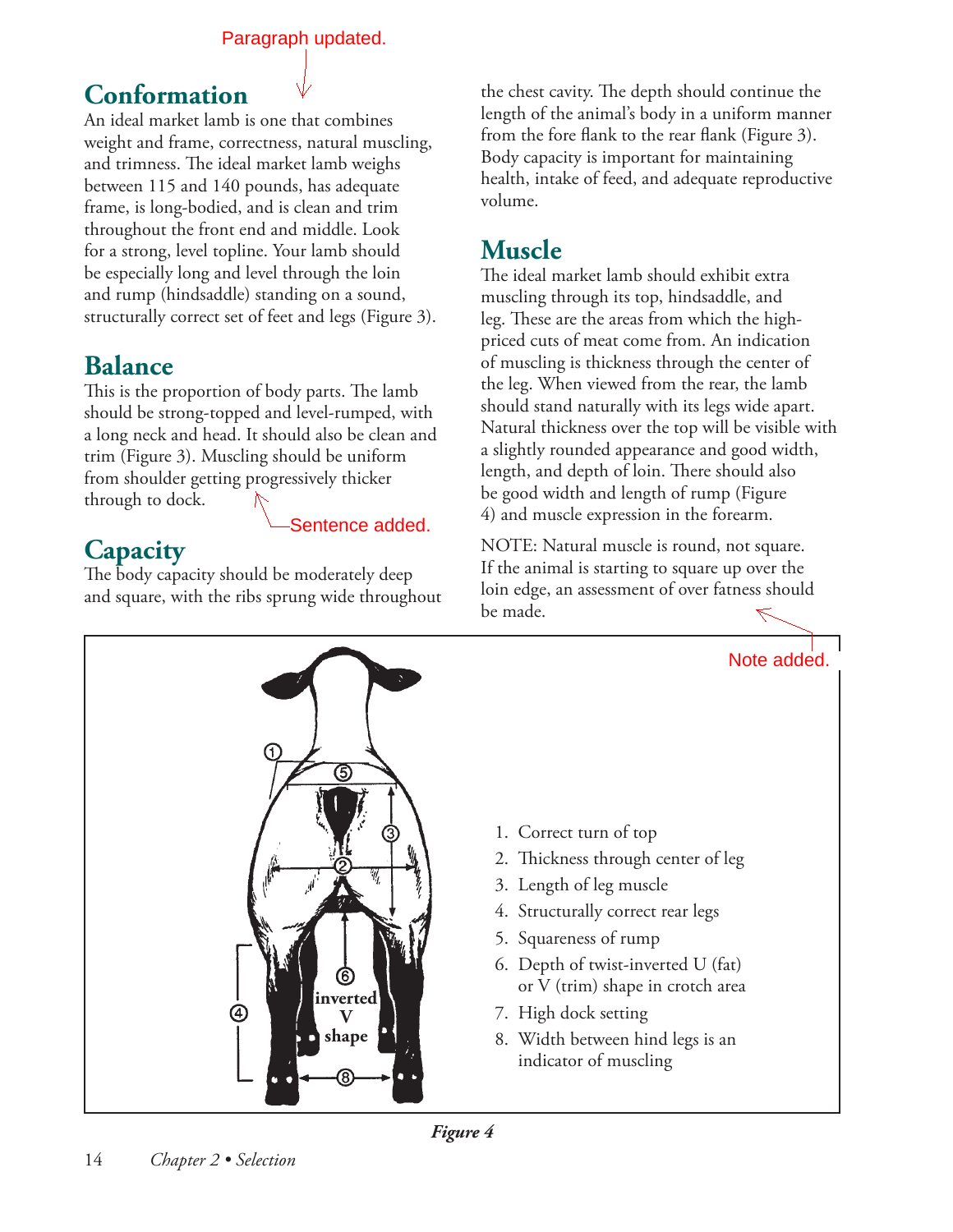After viewing several lambs, you will soon realize that the angle at the hocks varies. The greater the degree to which this angle varies, the more incorrect the animal is and the more serious the fault (Figure 5).

The sickle-hocked lamb (Figure 5) has too much set or angle at the hock. In horses, this defect causes curbing, a bony growth on the back of the hock that develops because of strain on the joint. This can occur in sheep, but rarely does, because a sheep does not strain the hock to the same extent as a horse.

A more serious fault is a hind leg that is too straight, or post-legged (Figure 5). This condition changes the angulation of the bones at the hock and the stifle joint and shortens the stride. The patella (knee cap) at the stifle joint may be displaced resulting in a stifled, lame, unsound animal.

Figure 5 illustrates the proper set to the hind leg when the animal is viewed from the rear. Figure 5 shows a cow-hocked lamb. With this condition, the hocks are too close together, the cannons are not parallel and the toes deviate extremely outward. A lamb with this defect has an unsightly, inefficient gait.

A lamb can also be bowlegged off the hind legs (Figure 5).

# **Sheep Jaw Structure**

(See Figure 6.)

- **A.** Undershot (Parrot-mouth)—in this situation the lower jaw is too short.
- **B.** Overshot (Monkey-mouth)—the lower jaw is too long, and the teeth are in the front of the upper mouth pad.
- **C**. Normal mouth—the top and bottom jaws are properly aligned. Note that the incisor teeth are flush with the pad on the upper jaw.

Unsound mouth diagrams such as A and B are inherited traits that interfere with the sheep's ability to gather food.



*Figure 6*  (North Central Region Extension Publication #300)

# **Finish**

Measurements updated.

Correct finish is important to determine the cutability (retail value) of a lamb. Finish is the amount of external fat on a lamb. To determine the amount of finish, handle the lamb over the backbone and ribs. Excessive prominence of the backbone and ribs shows a lack of finish. Too much finish is present when  $\rlap/v$ ou cannot feel the backbone or ribs by normal *Mandling methods*. Correct finish is 0.15–0.25 inches of backfat. Desirable traits in regard to finish include: smooth and uniform fat cover over the ribs; no excessive fullness in breast; a uniform fat cover of 0.15–0.25 inches.

Finish or Condition is evaluated in the:

- 
- sternum over backbone and loin (12th and 13th rib)  $\leq$
- lower forerib flank
- 
- upper rear rib twist

The measurement over the 12th and 13th rib is the only measurement used in the current USDA yield grade equation. Parenthesis added.<br>
and 13th rib is<br>
e current USDA<br>
Sentence added.

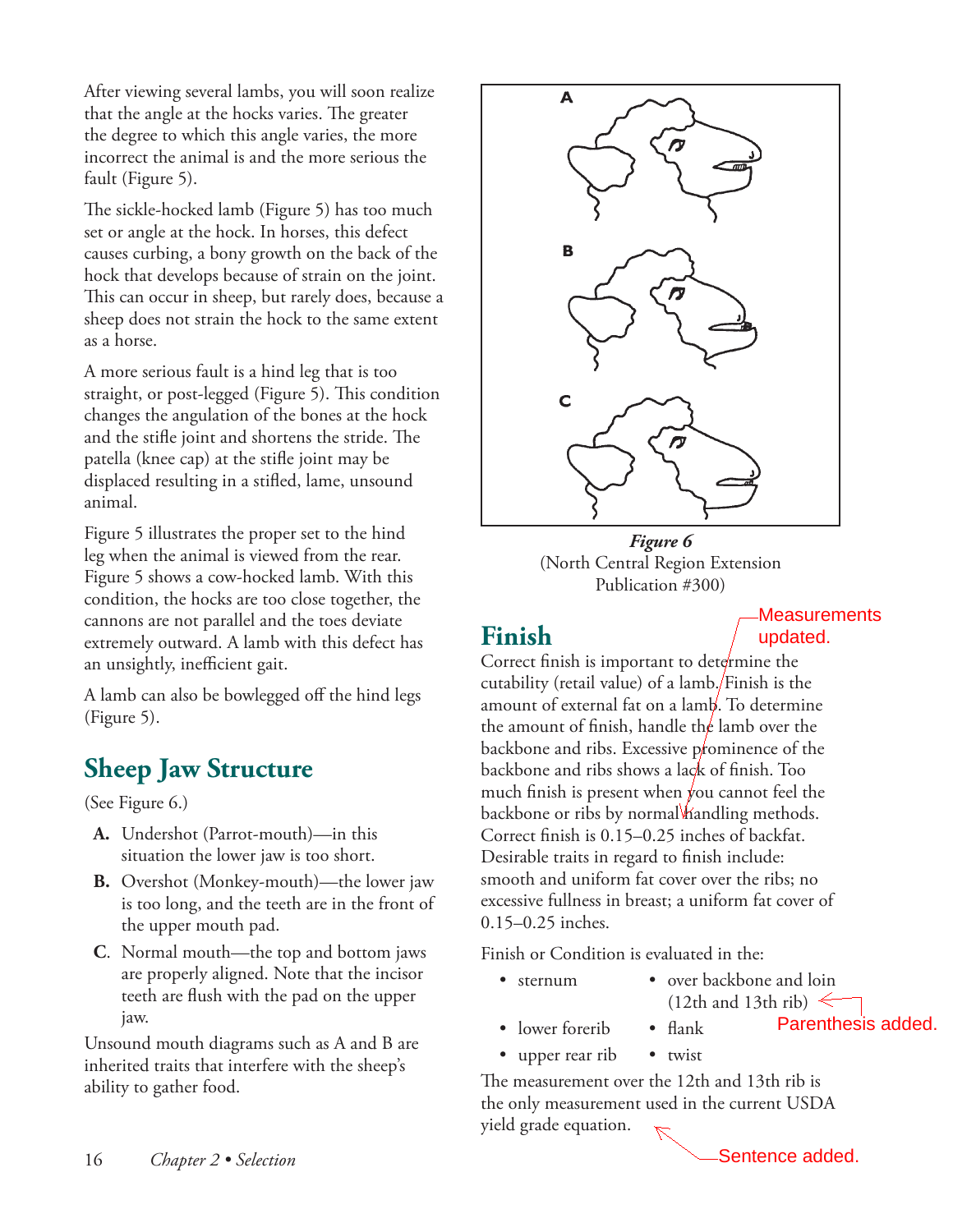



**Animal B** is tall, long bodied and trim but lacks balance, thickness and muscle.

- **1.** Shallow-bodied (tight hearted)
- **2.** Shorter-rumped
- **3.** Shorter hindsaddle
- **4.** Flat, narrow, shallow leg that is light muscled

Middle sentences added.

## **Judging Breeding Sheep**

Breeding sheep classes are usually assumed to be purebred, and the animals are to be used for purebred breeding stock unless you are told otherwise. However, wether sire and dam shows have been growing in popularity. Although there are divisions that are purebred, there are also crossbred divisions. In both cases, the animals are intended to be judged as breeding sheep. Breeding sheep are judged on the same major points as market lambs. In addition, condition, size, soundness, breed and sex character, and fleece are considered.

# **Condition**

Condition refers to the amount of fat. In breeding sheep, excess condition leads to reproductive problems. Over-fat ewes have trouble breeding and lambing. Ewes that are too thin also may have trouble breeding or raising lambs.

#### **Size**

Size is how big or heavy an animal is for its age. Skeletal frame and bone and muscle development are good indicators. Size between breeds varies. Frame and capacity are two different portions of total size. Frame is the height and length of an animal. Capacity is the depth and width of the animal's body. A larger animal is not always more desirable than a smaller one. But, the animal should be large enough to grow and produce efficiently and should meet the breed standards for size.

## **Soundness**

Soundness (skeletal correctness) in mouth, feet, legs and fleece are important in breeding sheep. The lower teeth should hit even with the upper pad. (See Figure 6.) Straight, strong legs and adequate bones are also desirable. The legs should be set squarely on the corners of the body. (See

 *Chapter 2 • Selection* 17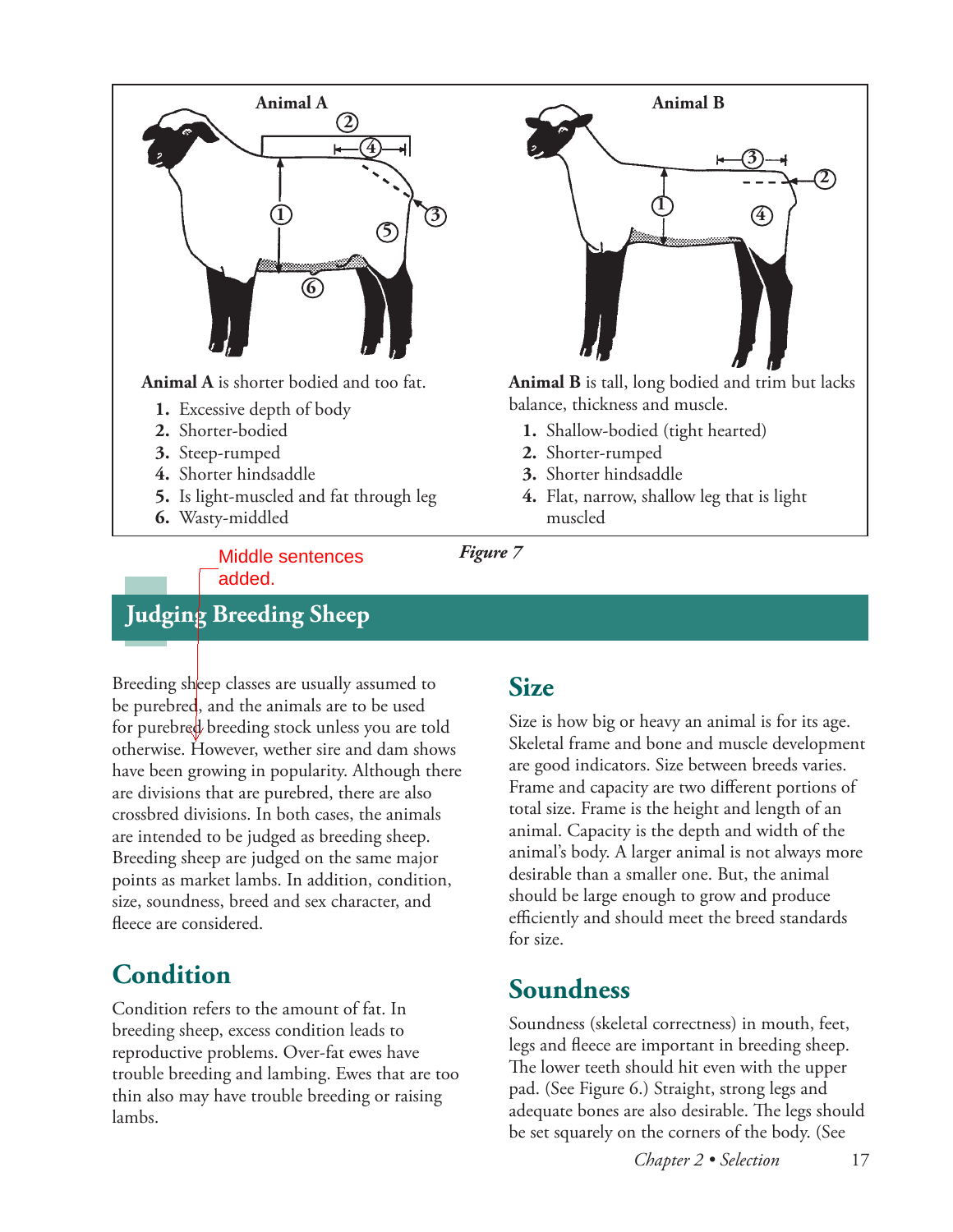and their vulvas should be well developed and<br> **Determining Age** relatively flat, not tipped. Compare each animal against the others in the class.

Sentences added.

#### **Breeding Animals**

In selecting breeding animals, consider the requirements to meet your needs. Set goals for the market for which you intend to produce, and then select breeding sheep to meet that goal. You might be trying to produce elite breeding stock for purebred operations, or perhaps to produce competitive wether lambs for exhibition, or perhaps to produce market lambs for direct marketing to consumers. Heredity and environment will affect the animals' ability to meet these requirements.

When selecting breeding animals for your flock, define your objectives. Know what you want to do with your 4-H breeding sheep before you start buying animals. Ideal breeding sheep should be structurally correct (check the mouth for age and soundness, the testicles of rams to makes sure they are correct in size and development), have adequate frame size and weight for their age, be in good body condition, and have correct breed and sex characteristics. (See Figure 8.)

Sheep can be approximately aged by the number of permanent incisors on their lower jaw. Lambs have eight temporary incisors. (See Figure 9.) Once a lamb reaches about one year of age, the center teeth are replaced by two permanent ones. The sheep then gets two more permanent teeth each year (one on each side of the center) until they reach four years of age. At age four, the sheep have all their permanent incisors.

# "Broken" mouth 4-year-old's teeth 3-year-old's teeth 2-year-old's teeth Yearling's teeth Narrower, worn teeth of an older sheep Lamb's teeth

*North Central Region Publication #300*

*Figure 9*

#### **Things to look for:**

- ❏ Long life with reproductive efficiency.
- ❏ Efficient conversion of feedstuffs to meat and wool products.
- ❏ A type or pattern that will reproduce desirable carcass traits, fleece characteristics, or performance capabilities.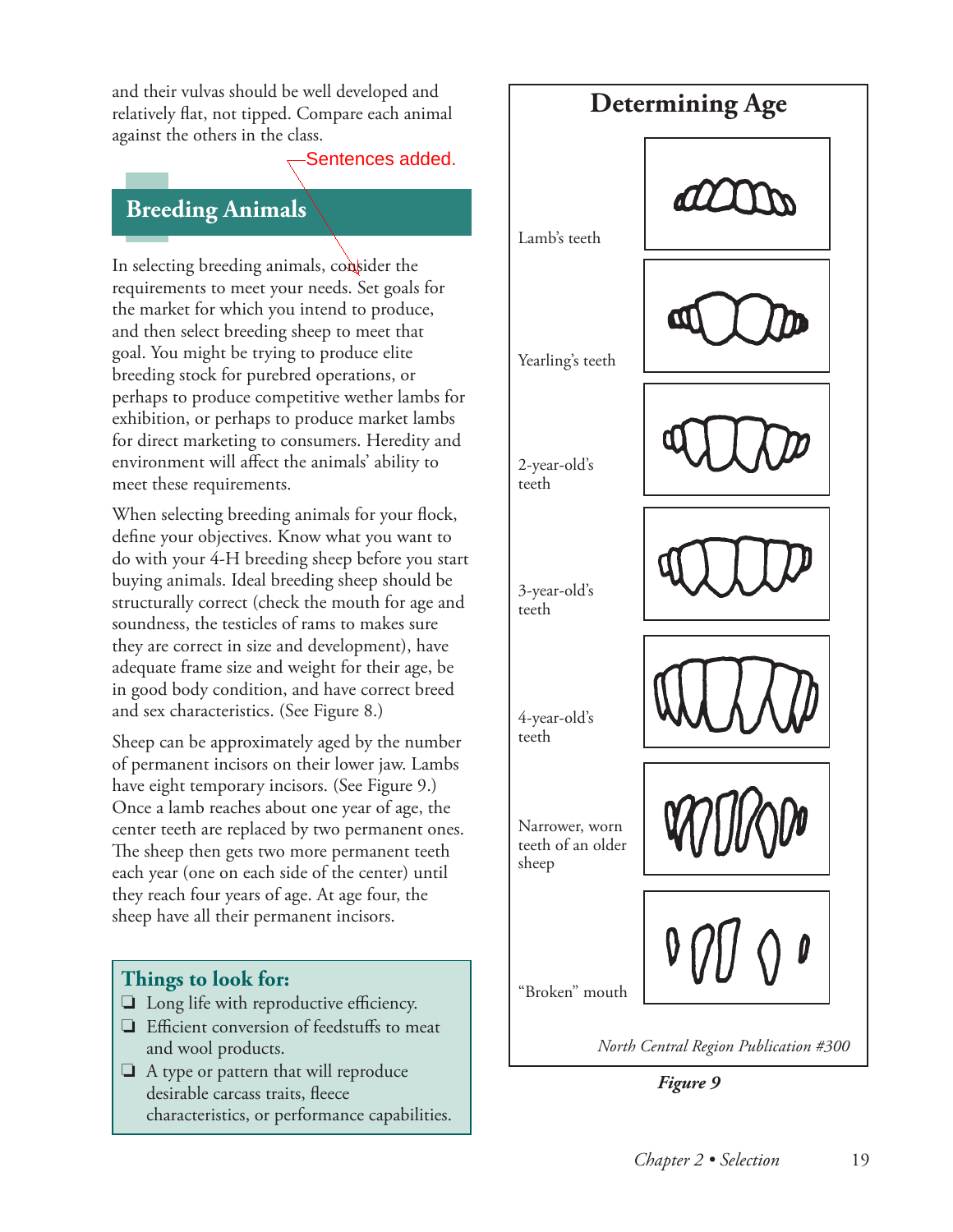ingredients like soybean meal, cottonseed meal, etc. Collective terms denote a general classification of ingredient origin which performs a similar function, but do not imply equivalent nutritional values.

The list of ingredients can be very enlightening. For example, if the product is supposed to be a high-quality protein supplement and the first item on the list is "Processed Grain By-Products", the product may contain high levels of low cost, inferior carrier.

- 6. Directions for Use. Each product tag should provide information on how the product is to be used. Warnings or precautionary statements should be included. For example, any product containing monensin must carry the warning that it should not be fed to horses. Ingestion of monensin by equines has been fatal.
- 7. The name and mailing address of the company responsible for making or distributing the feed. (XYZ Feed Company Sheep Division, Anytown, USA 12345)
- 8. Net Weight Statement. This may be listed in pounds or kilograms. Many companies are listing net weights in the metric system. A kilogram is equal to 2.2 pounds, thus a 50 pound bag may be listed as 22.6 kg (kilograms). (Net weight: 50 lbs.)

Read the tags on the products you intend to use and fully understand what you are doing before you start using a product. Many potential problems can be avoided if you make sure that you are getting a suitable product and are feeding the correct amount to your livestock. Make sure that withdrawal times are noted and that they will not prevent you from showing or selling your animal as planned.

#### **What about Hay?**

For proper digestion, a sheep must have a certain amount of roughage in its ration. Hay should be fed in adequate amounts each day to keep $\!/$ the rumen of the lamb functioning properly. Breeding ewes will need more hay than market lambs. Roughage should be high in quality and fine-stemmed. Good quality roughages are those that are cut early. Feed a good quality legume hay (alfalfa). Green grass is not always a good idea because it contains too much water and does not provide enough fiber to the lamb. Additionally, many believe that a ground, pelleted form of hay in a complete ration or feed is enough. The addition of long stem (not ground) forage improves stimulation of the rumen even more through an event commonly referred to as scratch factor. This helps ruminal health and maximizes buffering capacity, reducing acid in the rumen. In other words, a certain amount of long stem forage is necessary at each feeding, regardless of the stage of production.

Depending upon the stage of production of the ewe flock, different amounts and qualities of hay can be fed. Ewe flocks on a maintenance diet can be fed a poorer quality hay than in late gestation.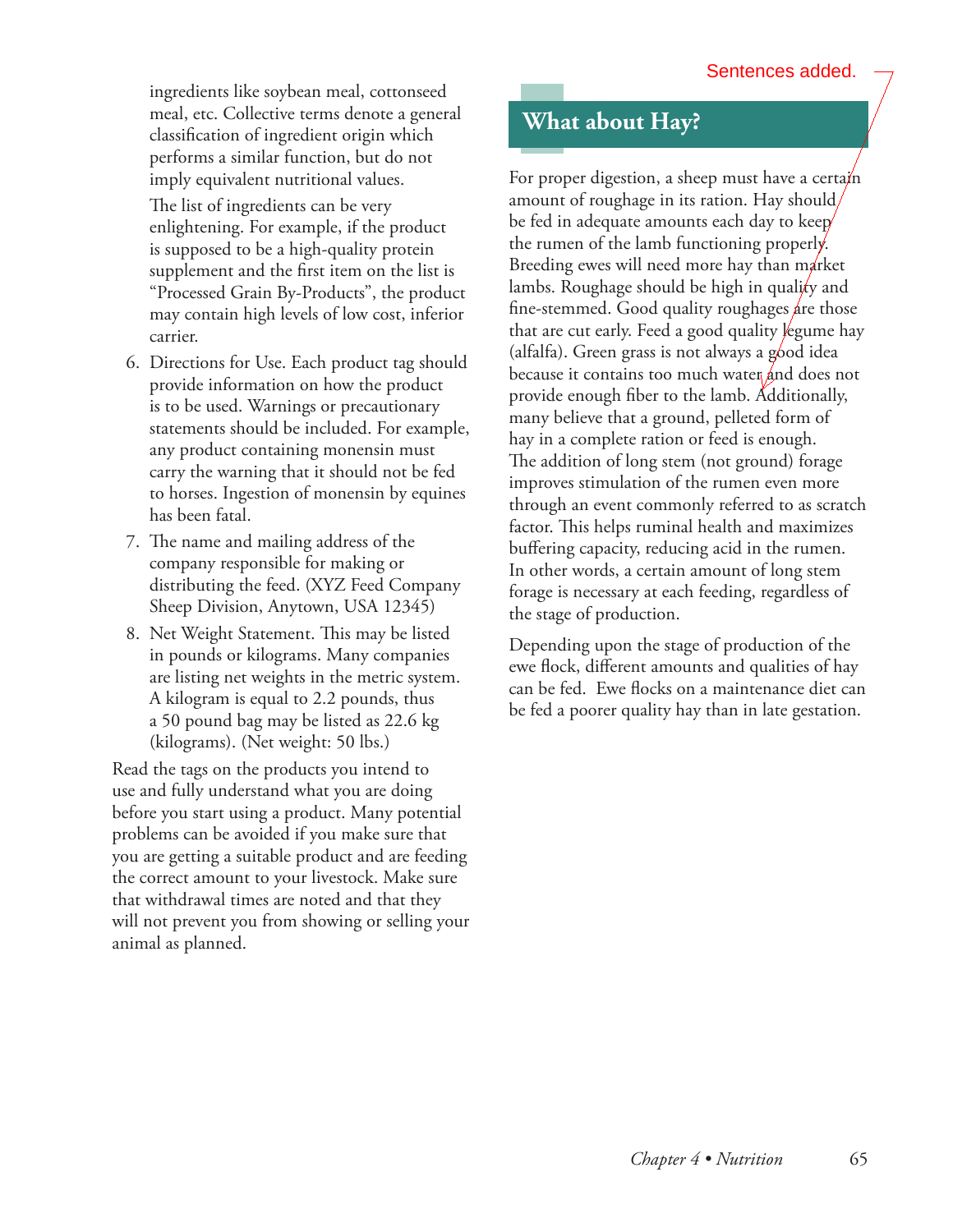# **Chapter 6** *Carcass Evaluation and Meats*

**Carcass evaluation** is an important part of determining the success of lamb production. The ultimate goal of a market lamb project is to produce a wholesome, high-quality carcass that is trim and has a high degree of cutability. Sentence updated.

Sentence added.

#### **Quality Grade**

Quality grades are used to predict palatability characteristics such as: tenderness, juiciness, and flavor. The quality grade of an animal is based on two general considerations that influence carcass excellence: conformation and quality. Quality includes fatness, maturity, and other indicators of differences in palatability of the lean flesh such as flank streaking and firmness of the lean.

Conformation is the degree of total muscling in the carcass in relationship to the skeletal frame size and degree of finish, especially in the leg, rack, loin, and shoulder. Maturity is the age of the animal. The lamb is an immature sheep $\lt$ usually under 12 months that has not cut its first pair of permanent incisor teeth, or the meat is classified as mutton. The evaluation is based  $\leq$ on physiological maturity (bone maturity), and not chronological maturity (actual age). When a lamb is physiologically mature, cartilage in the growth plate ossifies and turns to bone, meaning the animal is now classified as mutton. Flank streaking is the amount of fat on the surface of the flank muscle. (See Table 6.) Firmness of lean and fat is measured at the flank and is an indicator of carcass fatness. The lamb also must have a minimum amount of external fat (0.15 inch) covering the carcass to protect it from shrinking and drying out in the meat cooler.

The USDA quality grades for lambs and yearling carcasses are Prime, Choice, Good, and Utility. The majority of all quality graded lamb carcasses are Prime or Choice.

The quality grades for slaughter (mutton) carcasses are Choice, Good, Utility, and Cull.

Paragraphs updated.

## **Yield Grade**

Yield grade refers to the expected yield of boneless, closely trimmed retail cuts. The five yield grades are numbered 1 through 5. Yield grade 1 is more desirable because it represents the highest yield of meat from the retail cuts, while yield grade 5 represents the lowest yield.

The amount of external fat plays the primary role in determining yield grade. The amount of fat is measured at the  $12<sup>th</sup>$  rib above the loin eye muscle (Figure 58). As the amount of external fat increases, the percent of retail cuts decreases, with yieldgrade moving closer to 5.



*Side view of a lamb which shows the location of the 12th rib site for backfat and loin eye area estimation.*

If the carcasses are not ribbed, the muscle size can be estimated by evaluating the muscling in the leg and the width and fullness over the rack and loin.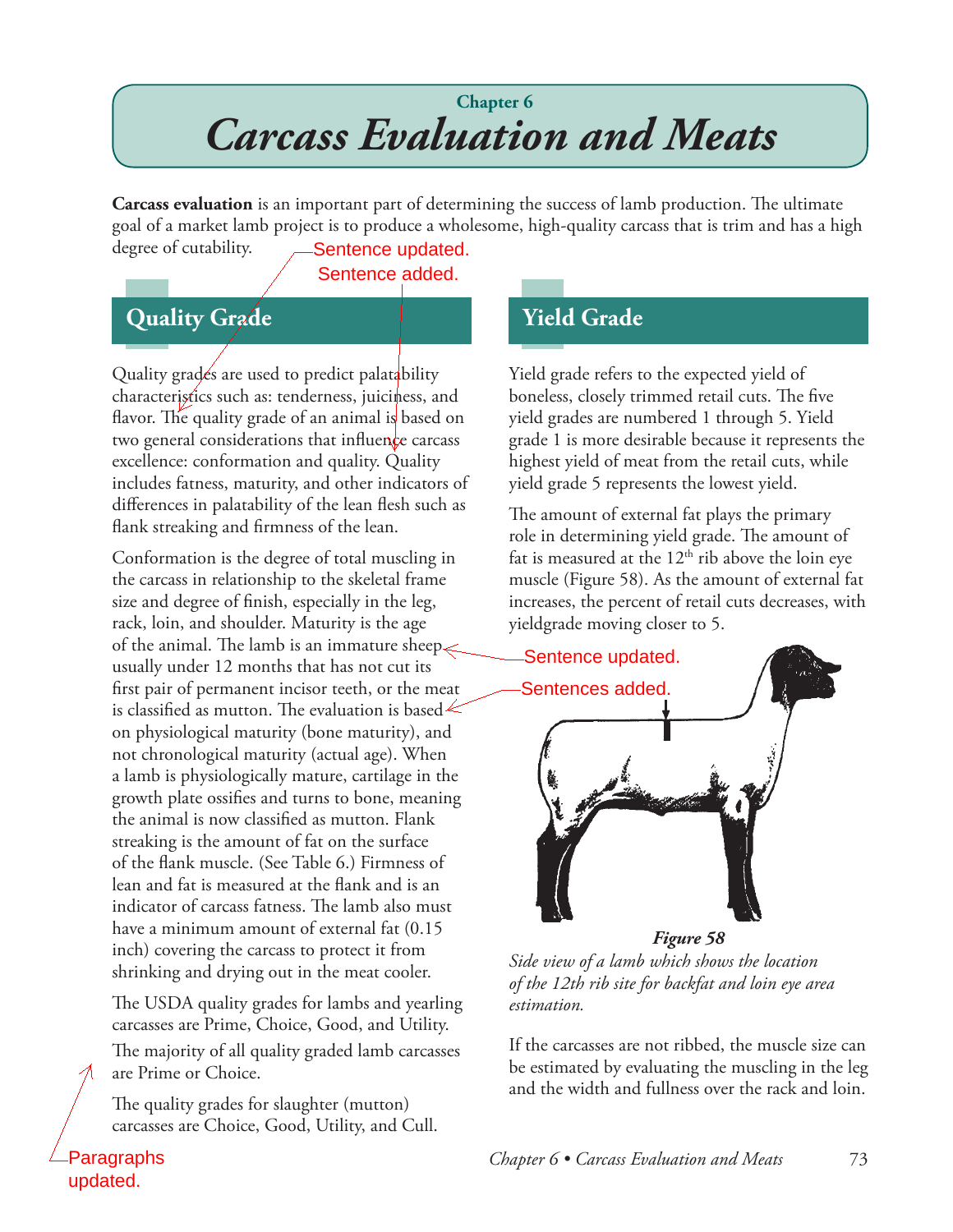The amount of external fat at the  $12<sup>th</sup>-13<sup>th</sup>$ rib determines yield grade. To find yield grade use the following equation:  $YG = 0.4 + (10 x)$ adjusted fat thickness over the loin eye). Using this equation, the fat thickness range for each yield grade is as follows:

|             | yield grade is as follows: | -Number changed.              |
|-------------|----------------------------|-------------------------------|
|             | <b>Yield Grade</b>         | <b>Adjusted Fat Thickness</b> |
|             |                            | $0.07 - 0.15$ inches          |
|             |                            | $0.16 - 0.25$ inches          |
|             | 3                          | $0.26 - 0.35$ inches          |
| Note added. | 4                          | $0.36 - 0.45$ inches          |
|             |                            | 0.46 inches and greater       |

Note: If a lamb does not have at least 0.07 inch fat over the loin eye, it cannot be U.S.D.A. graded (neither yield nor quality). An ideal fat thickness meeting the desired fatness for the lamb industry is 0.12 to 0.25, a very tight margin. Lambs that are leaner, less than 0.12, are considered to be ultra-lean and are not desired by the meat packing industry because they dry out in the cooler.

#### **Dressing Percent**

Dressing percent = chilled carcass weight x 100 live weight

The average dressing percent for lambs is 52 percent. (Four of the most common things that affect dressing percent are amount of fill, pelt, muscle and fat.)

Dressing percentage refers to the relationship between carcass weight and live animal weight. Factors which influence dressing percentage are:

- Heavy-muscled lambs generally dress higher.
- Fatter lambs dress higher.
- An increase in fill (feed in the digestive system) will lower the dressing percentage.
- As pelt weight increases, dressing percent decreases.
- A lot of mud and manure decreases dressing percent.
- 74 *Chapter 6 Carcass Evaluation and Meats*

• Shorn lambs will have a higher dressing percent.

NOTE: Lambs with extremely high dressing percentages, greater than 56%, are usually exaggerated as a result of extreme feed deprivation or restriction from water. Withholding feed or water is not in line with good animal (livestock) care and handling and should be avoided at all costs. Note added.

# **Finish**

Finish refers to the thickness and distribution of external fat. In the ribbed carcass, the degree of finish can be determined by observing the fat thickness directly over the top of the two loin eye muscles at the center of the longissimus muscle. This usually is an indication of the total fatness of the carcass. The ideal finish on a lamb is 0.12 to 0.25 inches of fat.

Fat thickness Longissimus muscle



*Figure 59*

*The arrow on the left indicates where fat thickness is measured over the top, along the midpoint of the longissimus (loin) muscle.*

#### **Loin Eye Area**

Direct measurement of the size of the loin eye muscle is possible if the carcasses are ribbed, cut so the loin eye muscle is visible (between the  $12<sup>th</sup>$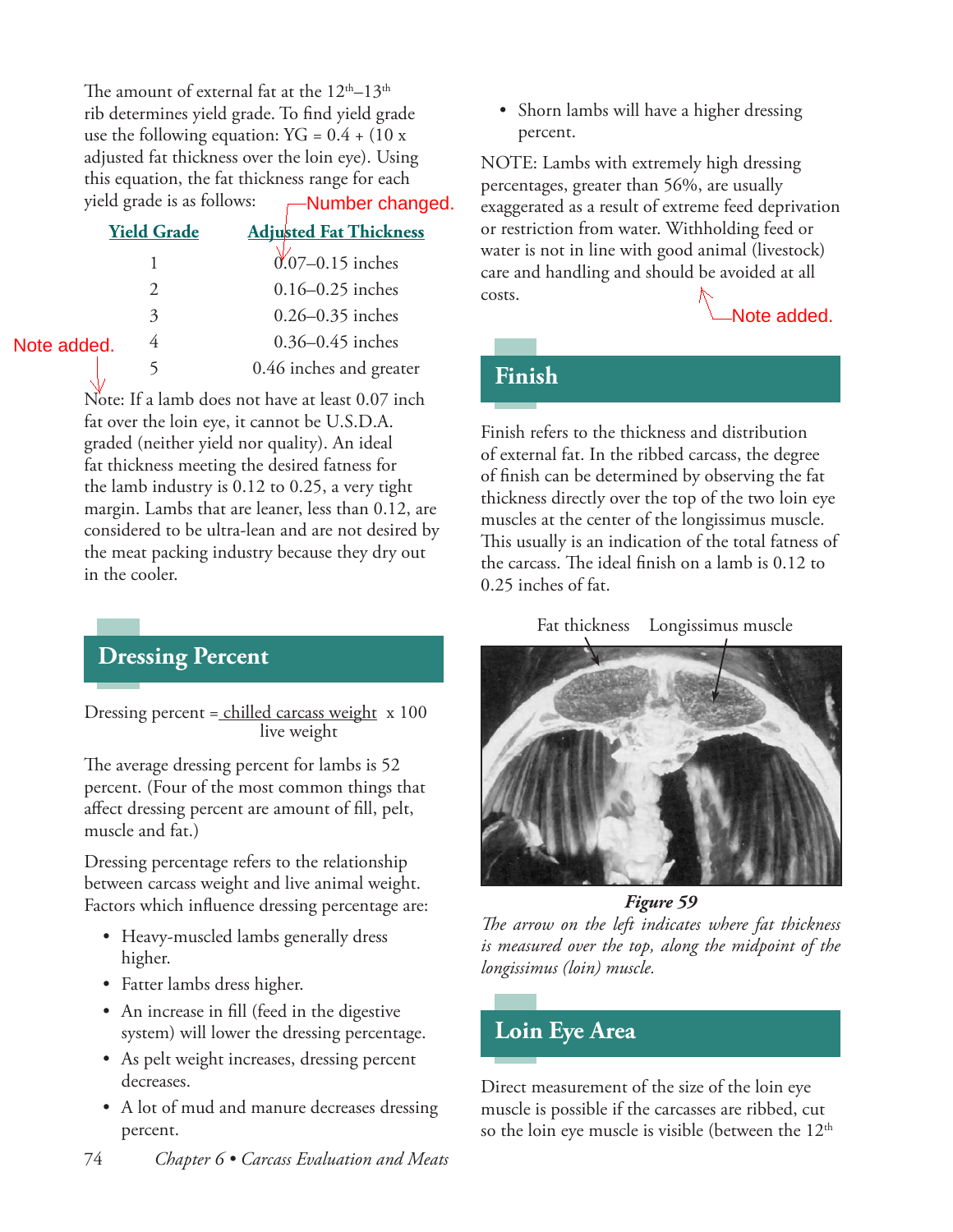and 13th rib). Then the loin eye area can be used as an indicator of muscling. The loin eye area can be measured using a plastic grid which has 20 dots or squares for each square inch. Place the grid on the cut surface of the loin eye and count all of the dots which touch the lean of the longissimus muscle, being sure not to include the small muscles which surround the longissimus. (See Figure 60.) Divide the number of dots by 20 and the result is loin eye area in square inches. The loin eye area should be recorded to the nearest 0.1 square inch. The normal range of the size of the loin eye is 2.0–3.0 square inches. Some extremely heavy-muscled lambs exceed 3.0 square inches in loin eye area. The industry average across commercial lambs, show lambs, and lambs marketed locally or through direct market channels is about a 2.7 square inch loin eye.

NOTE: Some exhibitors believe increasing the live weight of lambs for the show ring results in more product to the consumer. However, we have seen an increase in live weights over the last 25 years and no real significant change in loin eye area.

**Note** added.

#### Sentences added..



*Figure 60 Picture of loin eye with grid over it. Actual size of this loin eye is 3.0 square inches.*

## **Goals for Lamb Production**

- 1. Average daily gain of 0.68 pounds or better.
- 2. 54 percent dressing for shorn lambs.
- 3. 50 percent of carcass in hindsaddle.
- 4. 2.5 square inches of ribeye area per 50 pounds of carcass.
- 5. 0.12–0.25 inch fat over center of the ribeye.
- 6. Choice quality grade or better.
- 7. Yield grade equals 1 or 2.

Goals 1 and 5 adjusted.





#### *Chapter 6 • Carcass Evaluation and Meats* 75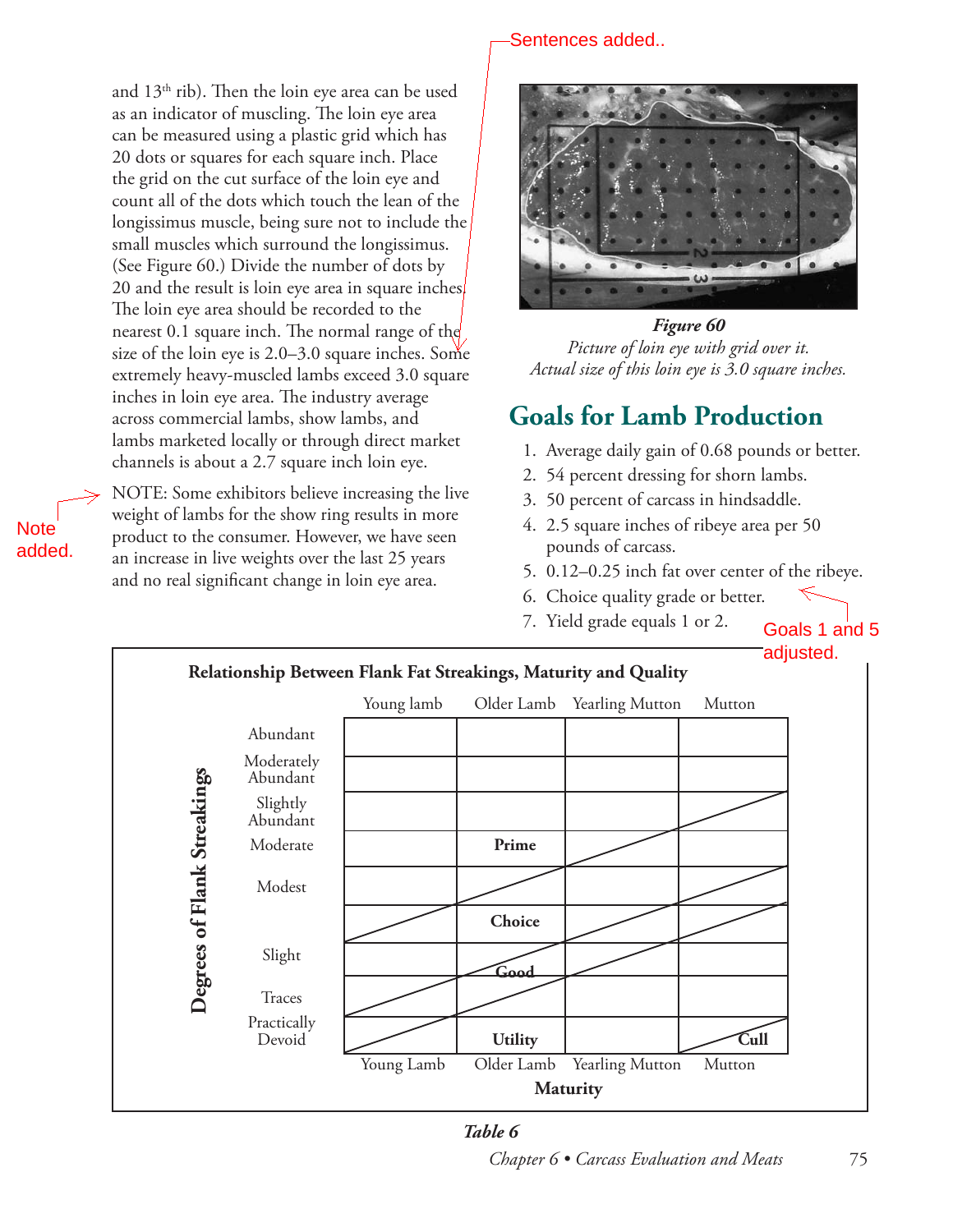#### **Callipyge Gene**

In recent years, a new heavy muscling trait has been identified in sheep. Many sheep producers have been referring to the trait as "double muscling." Meat scientists say this trait is not like the double muscling found in cattle and hogs which is actually an increase in muscle cell number. In sheep, extreme heavy muscling or muscle hypertrophy is an increase in muscle cell size. Observations have suggested the muscle

hypertrophy is of genetic origin and is capable of being passed from parent to offspring. Researchers have named the gene "callipyge" meaning "beautiful buttocks" (x=normal, X=callipyge). Lambs with the callipyge gene have much more muscle and less fat but also have tougher meat. This gene is undesirable because the meat for the loin muscle is so tough and unpalatable that it is not wanted by consumers.

#### **Wholesale/Retail Cuts of Lamb**

| <b>Wholesale Cuts of Lamb</b><br>Foresaddle = 50 percent<br>Cut | Percent of Weight                                                                 | Leg                        |
|-----------------------------------------------------------------|-----------------------------------------------------------------------------------|----------------------------|
| 1. Shoulder                                                     | 25                                                                                |                            |
| Rack (rib)<br>2.                                                | 11                                                                                |                            |
| 3.<br><b>Breast</b>                                             | 10                                                                                |                            |
| 4. Foreshank                                                    | $\overline{4}$                                                                    |                            |
| <b>Total</b>                                                    | 50                                                                                |                            |
| Hindsaddle = $50\%$                                             |                                                                                   | Loin                       |
| Cut                                                             | <b>Percent of Weight</b>                                                          |                            |
| 5. Leg                                                          | 33                                                                                | Rack                       |
| 6. Loin                                                         | 17                                                                                | (rib)                      |
| <b>Total</b>                                                    | 50                                                                                | Shoulder                   |
| percent of the carcass value.                                   | The hindsaddle composes 50 percent of<br>the carcass weight, but approximately 65 | <b>Breast</b><br>Foreshank |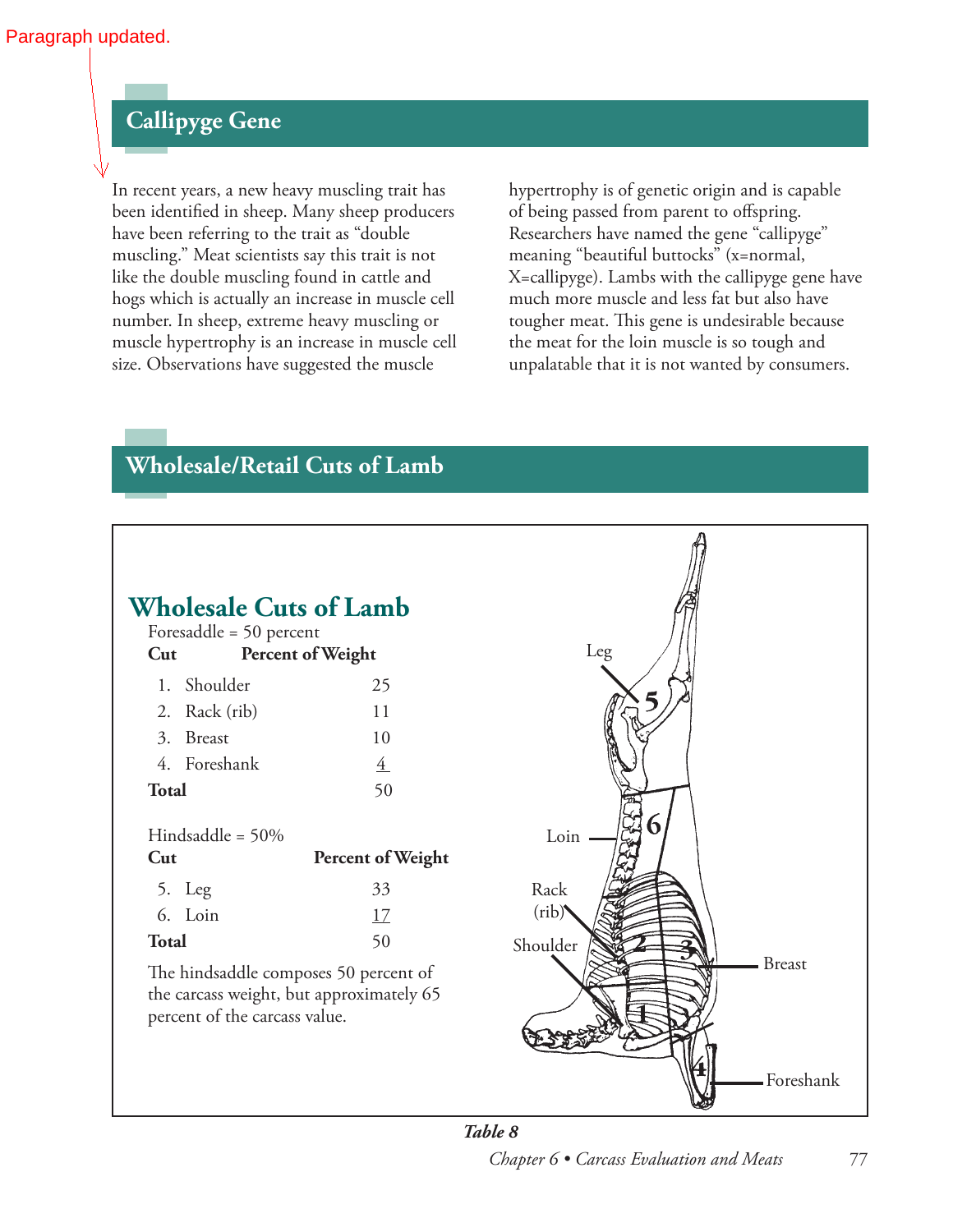| <b>Percent of Boneless, Trimmed,</b>     |                      |  |
|------------------------------------------|----------------------|--|
| <b>Retail Cuts from Each Yield Grade</b> |                      |  |
| % Boneless, Trimmed Cuts                 |                      |  |
|                                          | from Leg, Loin, Rack |  |
| <b>Yield Grade</b>                       | and Shoulder         |  |
|                                          | 47.3 >               |  |
| $\mathcal{L}$                            | 45.4 to 47.2         |  |
| 3                                        | 43.7 to 45.3         |  |
| 4                                        | 41.9 to 43.6         |  |
|                                          | < 41.9               |  |

*Table 9*

# **Specifics**

Due to the diversity of the sheep industry, a wide range of specific requirements are acceptable depending upon the local lamb market for which a sheep producer is producing lamb.

#### **Weight of Live Market-ready Lamb**

Range: 100–150 pounds<br>Range updated. Ideal: 115–140 pounds\*\*

#### **Dressing Percent**

Range: 46–58 percent Average: 52 percent

#### **Carcass Weight**

Range: 45–85 pounds Ideal: 55–75 pounds

#### **Fat Thickness**

Range: 0.10–0.50 inches Ideal: 0.10–0.20 inches Average: 0.20 inches

#### **Rib Eye Area (REA)**

Range: 2.0 inches<sup>2</sup> and higher Ideal: 2.6 inches<sup>2</sup> and higher (For 50 pound carcass weight)

#### **Yield Grade**

Average: 2–3 Range: 1–5 (lower is more desirable) Ideal:  $1.5-2.9 \leftarrow$ Fat thickness at the 12<sup>th</sup> rib is the one and only **factor used to determine yield grade.**

\*\* Ideal live weight range should have factors such as frame size and finish of the live animal taken into consideration.

U.S. consumption of lamb is 1.0 pounds per person per year on a carcass weight basis. Most lamb in the United States is consumed in the Northeast and in the western coastal states. New York and California are the top two states in lamb consumption.

# **Top U.S. states in sheep and lamb production (heads):**

| 1. Texas        | 820,000 |
|-----------------|---------|
| 2. California   | 660,000 |
| 3. Wyoming      | 420,000 |
| 4. Colorado     | 410,000 |
| 5. South Dakota | 305,000 |

Ohio ranks  $13<sup>th</sup>$ -largest sheep producing state east of the Mississippi River. Ohio also ranks  $6<sup>th</sup>$  in the number of sheep farms.

# **Top sheep-producing countries (heads):**

| 1. China     | 146 million  |
|--------------|--------------|
| 2. Australia | 85.7 million |

- 3. India 64 million
- 4. Iran 53.8 million
- 5. Sudan 50.9 million

Many people think of New Zealand as an international force in sheep production. Although New Zealand is not in the top five, it does have the highest per capita sheep population, with 9.4 head of sheep per person. Range updated.<br>
Ohio ranks 13<sup>th</sup>-largest sheep producing<br>
state east of the Mississippi River. Ohio also<br>
ranks 6<sup>th</sup> in the number of sheep farms.<br> **Top sheep-producing**<br> **Countries (heads):**<br>
1. China 146 million<br>
2. A

Reference: American Sheep Industry (ASI) Association, www.sheepusa.org, January 2010.

*Table 10*